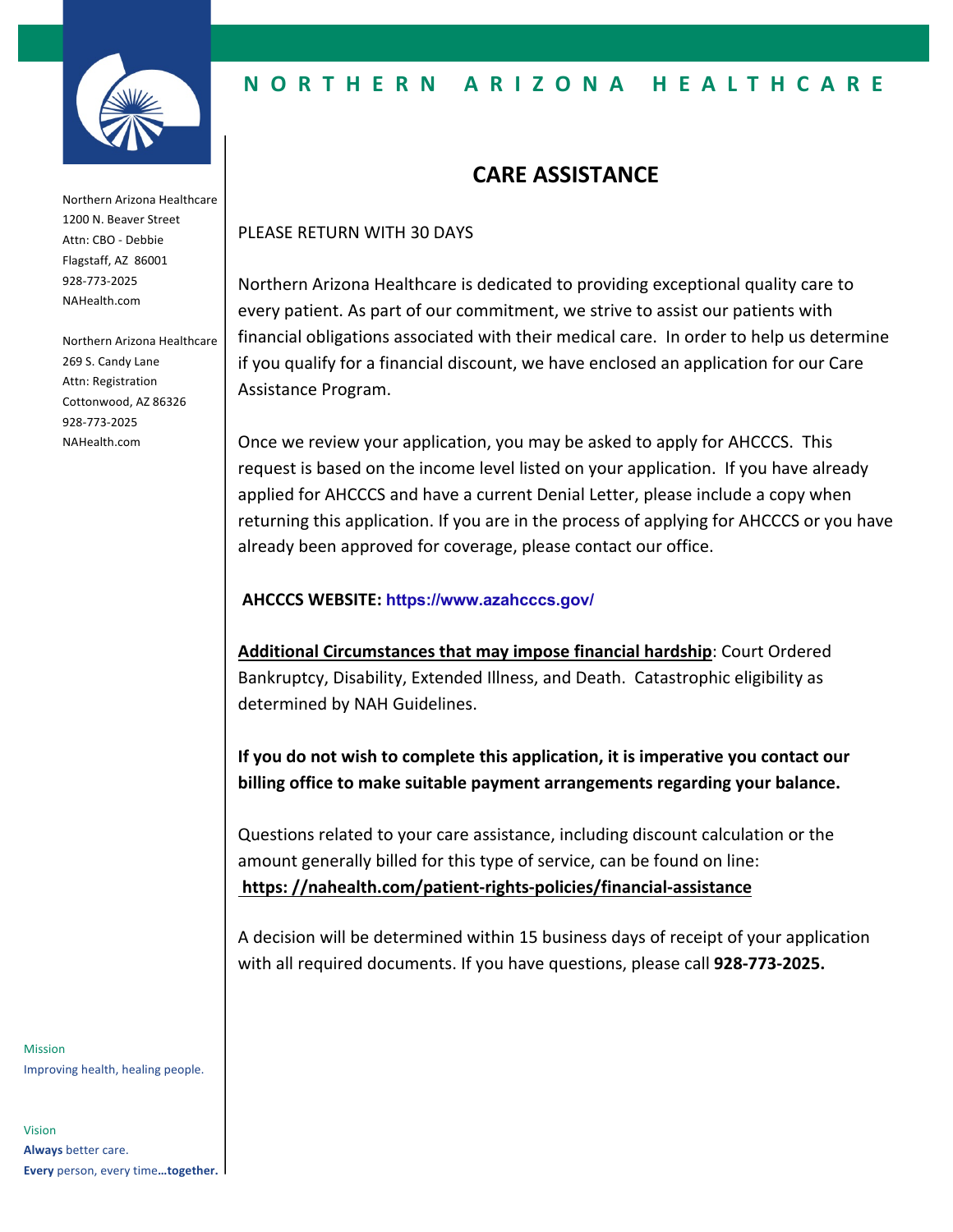# **CARE ASSISTANCE APPLICATION**

For your convenience, there are several ways to submit your completed application with required documentation.

## **MAIL or DELIVER:**

Flagstaff Medical Center Attn: CBO – Debbie Deliver to Outpatient Services: Use left entrance to ED Dept. 1200 N. Beaver Street Flagstaff, AZ 86001

Verde Valley Medical Center Attn: Registration Deliver to Cashier/Registration: Main Entrance 269 S. Candy Lane Cottonwood, AZ 86326

### **EMAIL ADDRESS:** careassistance@nahealth.com

## **FAX: 928-639-6411**

**NOTE:** Not receiving all required information with your completed application may affect our ability to approve assistance in a timely manner.

Please return application with documentation within 30 days.

If you have any question, please call Debbie at **928 773 2025.**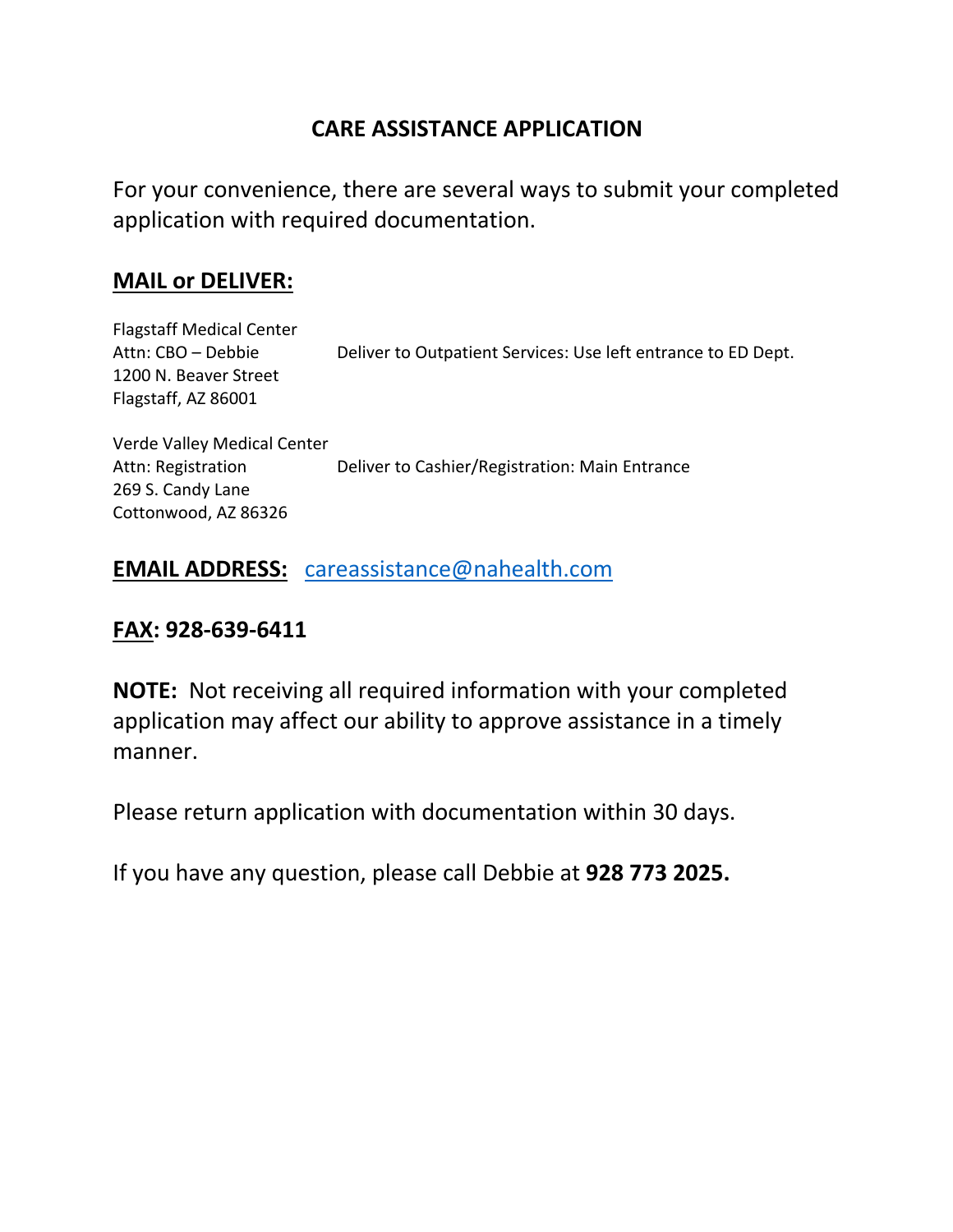### **NORTHERN ARIZONA HEALTHCARE FINANCIAL ASSISTANCE APPLICATION**

If you are currently approved under **AHCCCS SLMB** or **QI1** plan, you **DO NOT** have to complete this application. If approved under Ahccccs, please contact our office and provide your Ahcccs information.

| Patient Name:                        |             |                |                         | Date of Birth: |               |
|--------------------------------------|-------------|----------------|-------------------------|----------------|---------------|
| Guarantor Name: (If applicable)      |             | Date of Birth: | Relationship to Patient |                |               |
| <b>Mailing Address:</b>              |             |                |                         |                |               |
| City:                                |             |                | State:                  | Zip:           |               |
| Phone No.                            |             |                | Social Security No.     |                |               |
| List all persons living in household |             |                |                         |                |               |
| Name                                 |             | Relationship   |                         |                | Date of Birth |
|                                      |             |                |                         |                |               |
|                                      |             |                |                         |                |               |
|                                      |             |                |                         |                |               |
| <b>MONTHLY GROSS INCOME:</b>         | <b>SELF</b> |                | <b>SPOUSE</b>           |                | <b>OTHER</b>  |
| Wages/Self-Employment                |             |                |                         |                |               |
| Social Security                      |             |                |                         |                |               |
| Other: Pension/Retirement            |             |                |                         |                |               |

**PLEASE SUBMIT ONE OF THE FOLLOWING DOCUMENTS SHOWING PROOF OF INCOME PER PERSON, IF APPLICABLE: (Original documents cannot be returned)**

 **Pay Stubs (Last 3); Social Security Benefits Letter and/or Pension Statement; Most Current Tax Return; Bank, Money Market and/or Mutual Fund Statement (Statement should reflect last 3 pay periods)**

#### **NOTE: A DECISION WILL BE MADE WITHIN FIFTEEN (15) BUSINESS DAYS OF RECEIPT OF THIS APPLICATION WITH ALL REQUESTED DOCUMENTS.**

DISCLAIMER: I understand the information I provide will be used only to determine financial responsibility for my charges at Northern Arizona Healthcare, which include hospital and physician services and will be kept confidential. I understand that if any information I have given is determined to be false, it may result in reversing the care assistance approval and I will be liable for the full amount of all charges.

My signature authorizes NAH to verify all information provided on this form. I certify that the above information is true and accurate to the best of my knowledge.

Signature: \_\_\_\_\_\_\_\_\_\_\_\_\_\_\_\_\_\_\_\_\_\_\_\_\_\_\_\_\_\_\_\_\_\_\_\_\_\_\_\_\_\_\_\_\_\_ Date: \_\_\_\_\_\_\_\_\_\_\_\_\_\_\_\_\_\_\_\_\_\_\_

| MAIL OR DELIVER APPLICATION TO ONE OF THE FOLLOWING LOCATIONS:                           |
|------------------------------------------------------------------------------------------|
| NORTHERN ARIZONA HEALTHCARE, Attn: CBO - Debbie, 1200 N. Beaver St., Flagstaff, AZ 86001 |
| VERDE VALLEY MEDICAL CENTER, Attn: Registration, 269 S. CANDY LANE, COTTONWOOD, AZ 86326 |